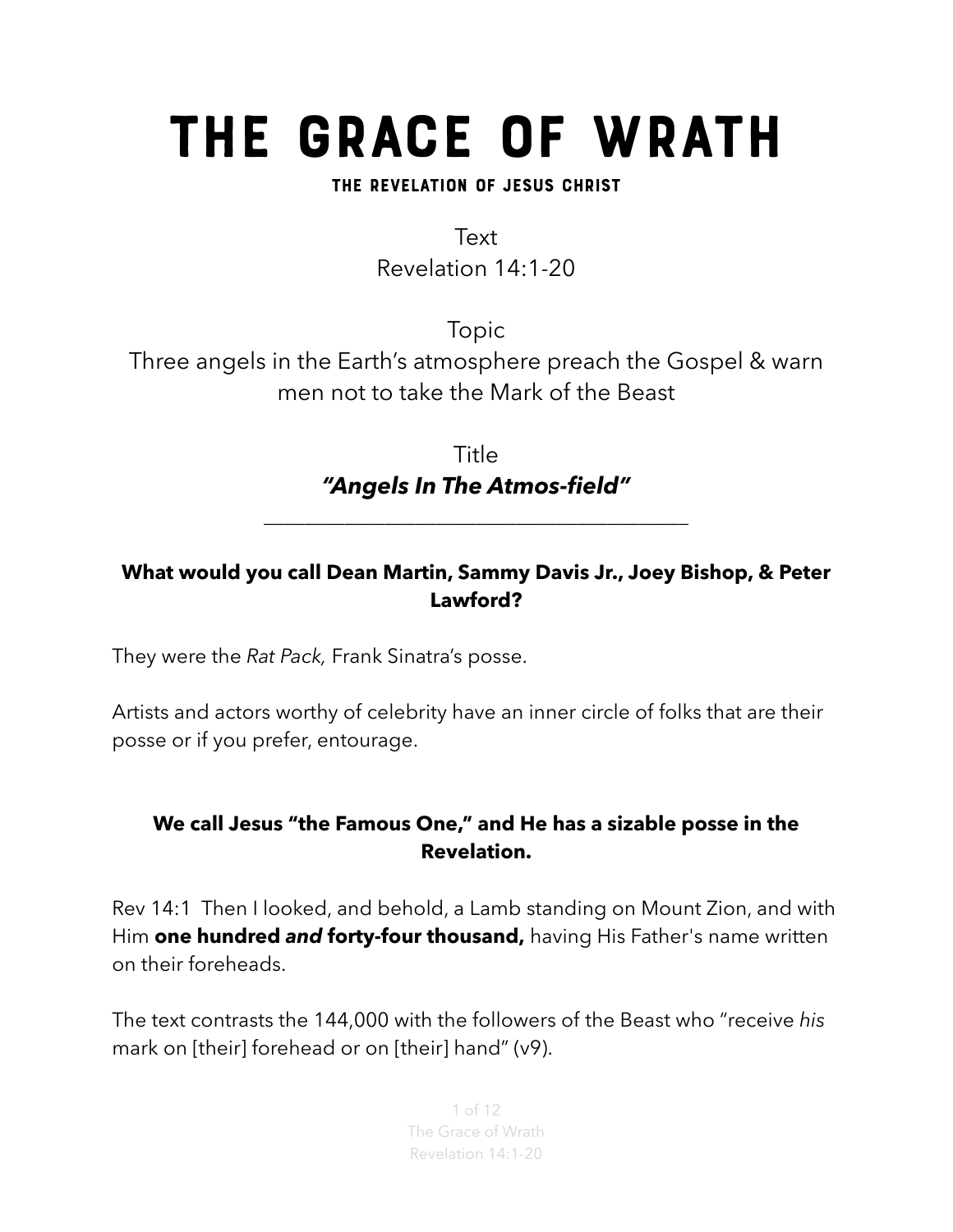#### **The 144,000 are not the only believers Jesus writes upon.**

He tells believers in the current Church Age, "I will write upon him the name of My God, and the name of the city of My God, which is New Jerusalem, which comes down out of Heaven from my God: and I will write upon him My new name" (3:12).

I'll organize my comments around two points: **#1 Walk With The Lord Knowing You Have His Name Written On You**, and **#2 Talk To The Lost Knowing You Have His Fame To Witness To Them.** 

# **#1 - Walk With The Lord Knowing You Have His Name Written On You (v1-5)**

Putting a bumper sticker on someone else's car that says something stupid is an OK prank. To stick one on that they might not even notice and shows up at night when lit with headlights from another car, that's waaaayyyy better. You can Google the details on the instructables website.

The "writing on the foreheads" of the 144,000 may or may not be visible to people during the darkness of the Great Tribulation. One thing is sure: The light of Jesus Christ illuminates their witness, and everyone on Earth will 'see' that they belong to Him.

Rev 14:1 Then I looked, and behold, a Lamb standing on Mount Zion, and with Him one hundred *and* forty-four thousand, having His Father's name written on their foreheads.

We met the 144,000 in chapter seven. It is not a symbolic number:

- They are 12,000 from 12 tribes of Israel.
- They are Jewish men, no women.
- They were sealed by God and rendered untouchable by their enemies.
- At the end of the Great Tribulation, they are safe and sound and successful.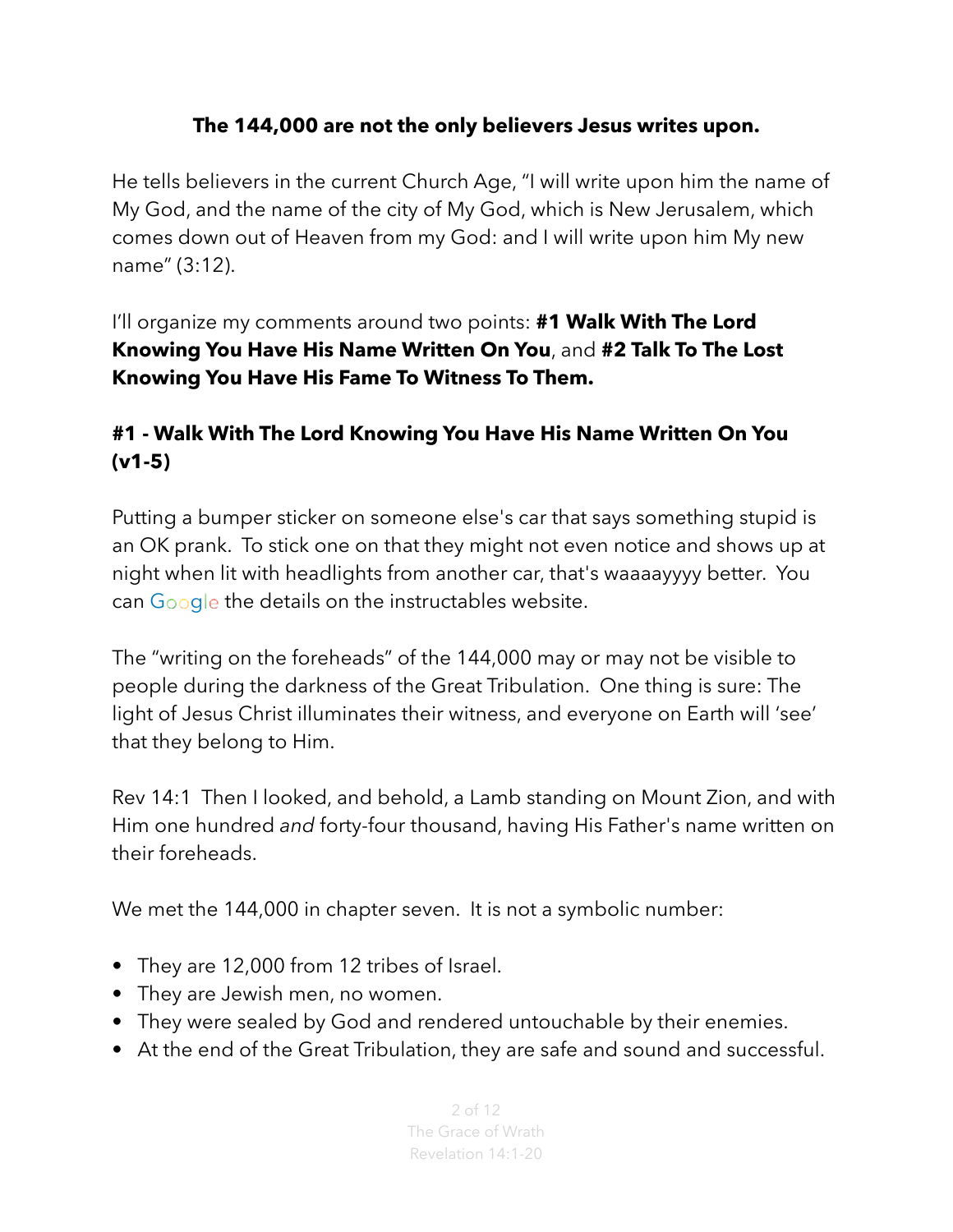The Revelation is chronological as you follow the opening of seven seals on the scroll Jesus takes from His Father:

- The opening of the seventh seal results in the blowing of seven successive trumpets.
- The blowing of the seventh trumpet results in the pouring out upon Earth seven successive bowls of the wrath of God.

Other notable events are interspersed as flashbacks or flash-forwards inbetween the seals, trumpets, and bowls.

"Lamb" is John's favorite name for Jesus in this book. He's the Lamb of God Who takes away the sin of the world. What He accomplished once-for-all on the Cross is enacted in the Revelation.

Mount Zion is on Earth, and this is the Second Coming of Jesus at the end of the seven years.

The 144,000 will gather to Him and serve Him in the Millennial Kingdom.

Rev 14:2 And I heard a voice from Heaven, like the voice of many waters, and like the voice of loud thunder. And I heard the sound of harpists playing their harps.

The climactic events of the Great Tribulation will have a musical score. Think of certain movies you love, and you'll realize the soundtrack played a significant role in telling the story.

Rev 14:3 They sang as it were a new song before the throne, before the four living creatures, and the elders; and no one could learn that song except the hundred *and* forty-four thousand who were redeemed from the earth.

• The "four living creatures" are a type of angels whose *joy* and *job* it is to worship the Lord day and night.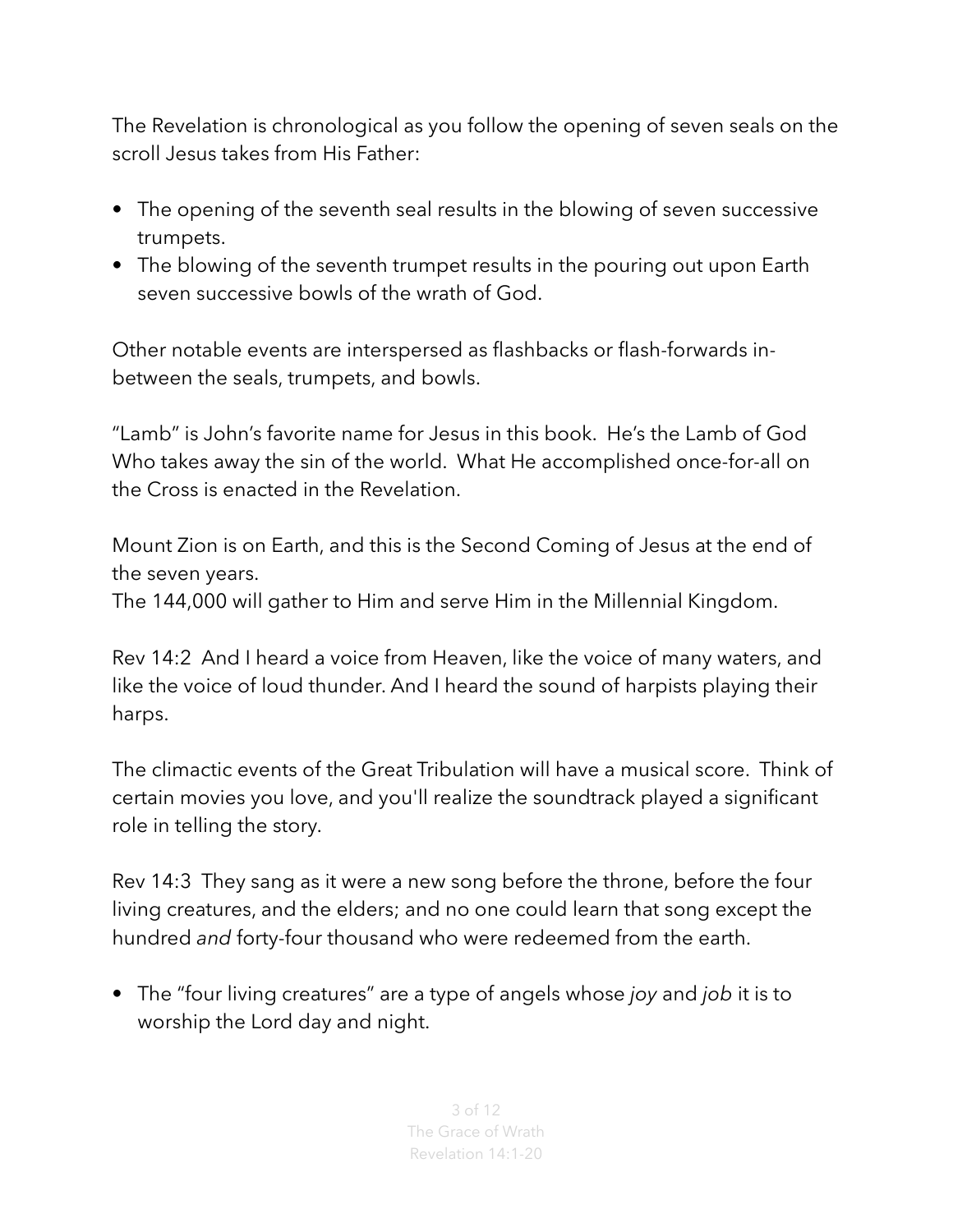• The "elders" are most likely a divine council of supernatural beings we read about in several Old Testament passages (e.g., Psalm 89:5-7). (I refer you to our previous studies).

Don't the 144,000 need to be in Heaven to be singing "before the throne?" *No.* Whenever we sing, isn't it to God? Aren't we before Him? Doesn't He hear it before His throne? The 144,000 are on the earth with Jesus, on Mount Zion, at His Second Coming. Heaven is providing a live soundtrack for a song they sing.

It's a "new" song:

- We should not do things to seem "new," or as we might say, "hip."
- Neither should we be held back by the way we've always done things. God the Holy Spirit can and will guide us if we listen.

Rev 14:4 These are the ones who were not defiled with women, for they are virgins. These are the ones who follow the Lamb wherever He goes. These were redeemed from *among* men, *being* firstfruits to God and to the Lamb.

These guys are untouchable by the forces of evil, but that protection would not extend to a wife and family. They are better off without those relationships. How many movies have you seen where the hero's family is kidnapped or killed? Enemies pressured Jack Bauer to kill President Palmer because kidnappers had his daughter.

#### **At certain times, celibacy is advisable.**

"Defiled with women" means *rendered unclean by sexual contact*. Jews would immediately understand this to be a *ceremonial* uncleanness, not a *moral* one. In the Old Testament Law, certain behaviors that were not themselves sinful would nevertheless prohibit a worshipper from approaching God until a prescribed time had passed or a specific offering was made.

#### **The 144,000 abstain from marriage and the marriage bed to remain undistracted in their mission.**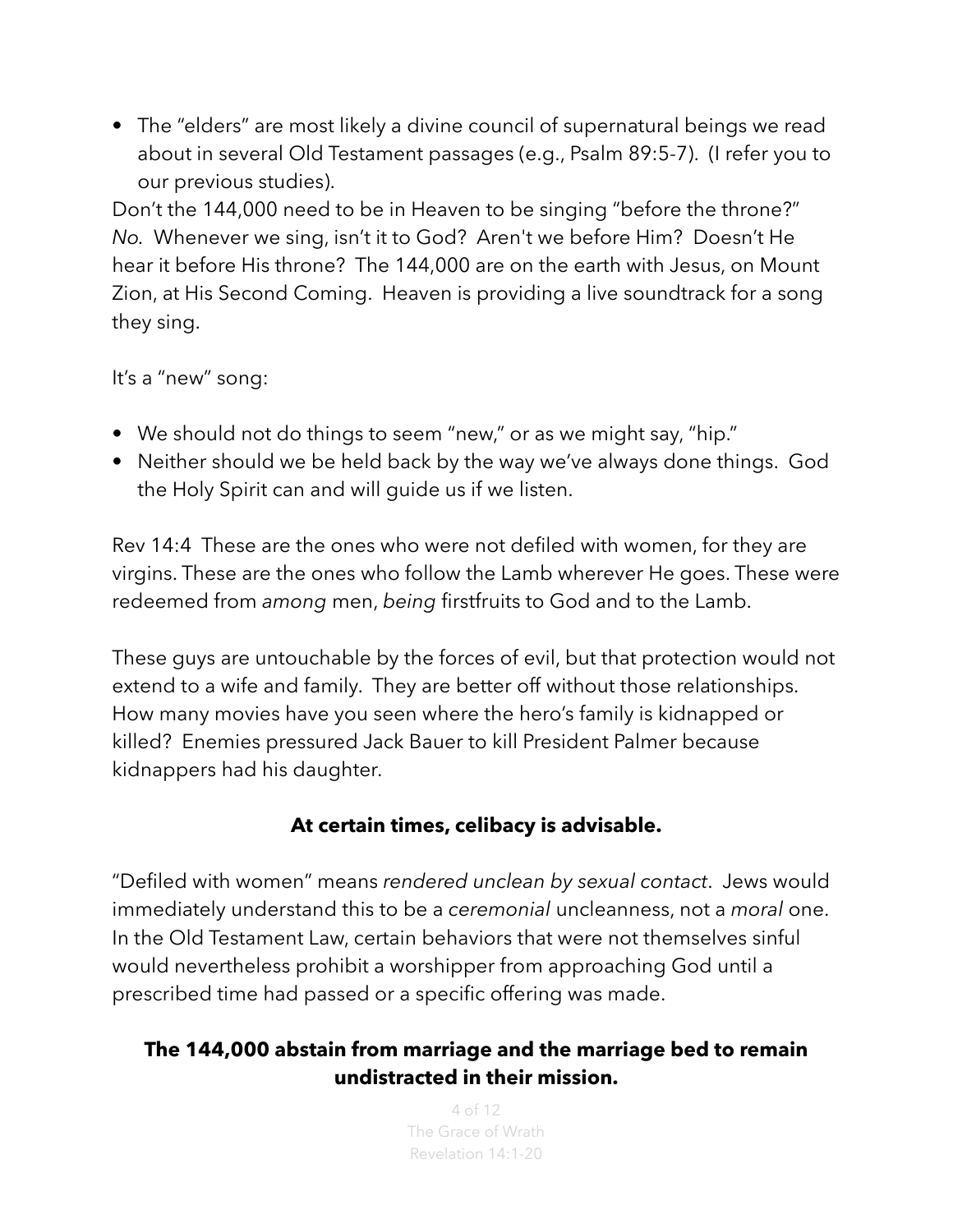Athletes are encouraged to abstinence when training. Mick warned Rocky to stay away from "that pet shop dame" during his training for the upcoming fight with Apollo Creed. "Women weaken legs," was his sage advice.

Think of "legs" as your walk with the Lord. What weakens your legs? It could be a person, a possession, a place, a practice. Whatever it is, you may need to abstain from it to serve the Lord.

When you read that "they follow the Lamb wherever He goes," John is looking forward *after* the Second Coming to their work in the Kingdom.

"These were redeemed from among men, being firstfruits to God and to the Lamb." Firstfruits are always the promise of a greater harvest. God uses them to bring forth more fruit as men, women, and children receive the Lord.

Rev 14:5 And in their mouth was found no deceit, for they are without fault before the throne of God.

Lies and idolatry characterize the Great Tribulation. We read in Second Thessalonians that there is something called "the lie" that people who follow the Beast will believe (2:11).

The 144,000 are "without fault." It could be translated "without blemish." It is a technical phrase describing the sacrifices that were worthy of being brought to God.

We are not Jews by descent. We are not the 144,000.<br>God the Holy Spirit seals us and we do have the Lord written on us. Like the 144,000, we are clean and without blemi God the Holy Spirit seals us and we *do* have the Lord's Name written on us. Like the 144,000, we are clean and without blemish.

In the Book of Ephesians, we learn that Jesus will "sanctify and **cleanse [us]** with the washing of water by the word [and] present [us] to Himself a glorious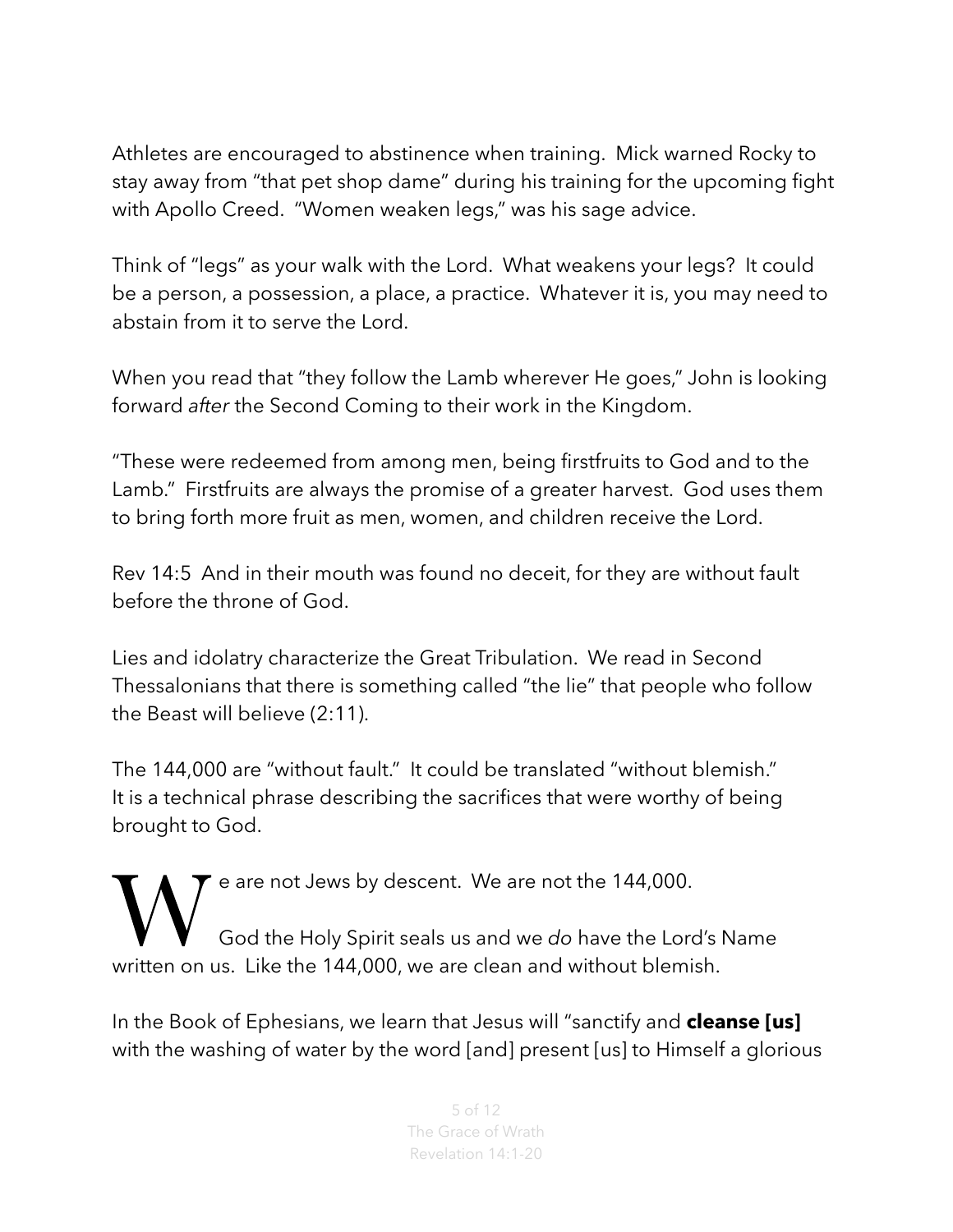church, not having spot or wrinkle or any such thing, but that [we] should be holy and **without blemish"** (5:26-27).

We cooperate with Jesus by remaining "clean" and "without blemish." We do it by obeying Him in the empowering and enabling He provides by the indwelling Holy Spirit.

Dwight Eisenhower said, "When you put on a uniform, there are certain inhibitions that you accept."

Jesus accepted many inhibitions when He put on human flesh and became man. He did it willingly, joyfully, for you.

Supernatural beings undoubtedly can see His writing on us. Human beings 'see' it in a different way. The apostle Paul calls us living epistles and says other men read us. It's up to us to determine what type of reading material we are. Endeavor to be more Bible and less Mad Magazine.

Ask yourself, "What publications do I resemble?"

#### **#2 - Talk To The Lost Knowing You Have His Fame To Witness To Them (v6-20)**

We endeavor in our study of the Revelation to highlight the grace and mercy of God. This chapter, for lack of a better word, oozes grace and mercy. God dispatches angels to "preach"… "the everlasting Gospel," and warn the lost not to align with the Beast.

Rev 14:6 Then I saw another angel flying in the midst of heaven, having the everlasting gospel to preach to those who dwell on the earth to every nation, tribe, tongue, and people -

Rev 14:7 saying with a loud voice, "Fear God and give glory to Him, for the hour of His judgment has come; and worship Him who made heaven and earth, the sea and springs of water."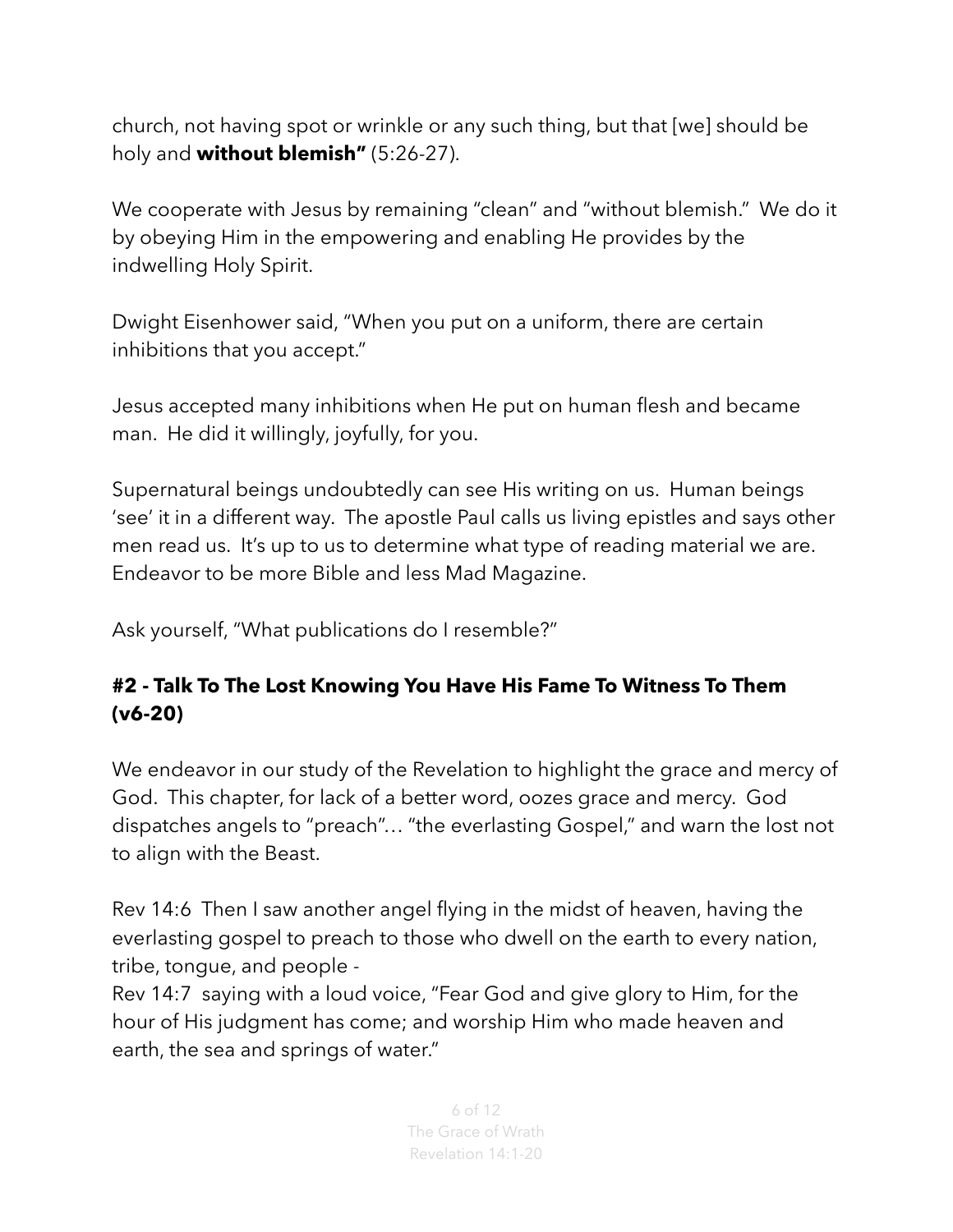I delight in a well-executed fly-over of jets from NAS Lemoore. The sound, the sight, the power of it.

#### **Angel fly-overs will have everyone on the planet looking up and listening .**

The Gospel must be preached to the whole world *before* Jesus can return. It's true - *with regards to His Second Coming, not the rapture.* The Gospel will be preached to every human during the Great Tribulation by an angel.

It is "the everlasting Gospel" because "the hour of His judgment has come." Everlasting life in Heaven or Hell is always on the line, but in the middle of the Great Tribulation, it will be on the line as never before because the clock is counting down.

The angel emphasizes that God is the Creator. God provides the "The heavens [to] declare the glory of God; And the firmament [to show] His handiwork. Day unto day utters speech, And night unto night reveals knowledge. *There is* no speech nor language *Where* their voice is not heard."

Those are the opening words of Psalm nineteen. Creation demands a Creator, and those who seek Him will find Him. Creation *does* witness to mankind.

### **Merrill Unger called Creation, "The Oldest Testament."**

Rev 14:8 And another angel followed, saying, "Babylon is fallen, is fallen, that great city, because she has made all nations drink of the wine of the wrath of her fornication."

A literal city of Babylon will exist in the Great Tribulation. There is also going to be a false religious system called Babylon. We'll read all about their rise and fall in chapters seventeen and eighteen.

The city and the system make "all nations drink of the wine of the wrath of her fornication." The world wants to get you drunk with its excesses.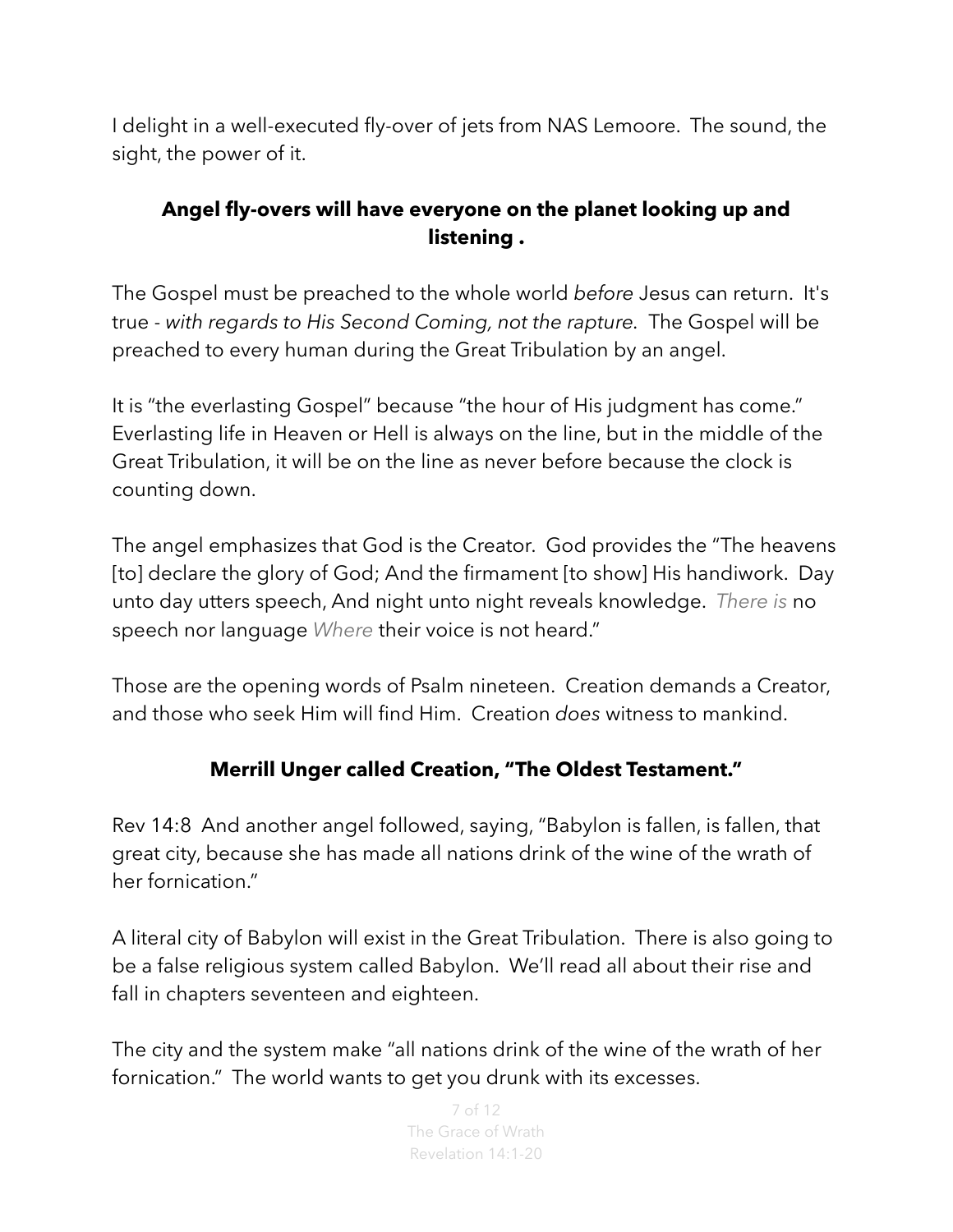Never underestimate your unredeemed body with its propensity to sin. It wants excessively. It lusts. It's a monster.

The world, meaning the world system currently ruled over by Satan, tempts your flesh to indulge.

Rev 14:9 Then a third angel followed them, saying with a loud voice, "If anyone worships the beast and his image, and receives *his* mark on his forehead or on his hand… [Stop there]

A person must consciously choose to worship the Beast. An angel will warn those who inhabit Earth not to do so in language they cannot misunderstand.

Our perspective on the Mark is that, first, a global socio-economic system of cashless commerce will have been established. It will likely utilize a biometric identifier on the hand or forehead, e.g., facial recognition or palm-vein scanning. Everyone will be forced to participate.

Mid-way through the Great Tribulation, the Beast demands to be worshipped. If a person refuses, they cannot buy or sell, or travel, or work, *or anything.*  Think of the pressure to swear allegiance to him.

BUT:

Rev 14:10 he himself shall also drink of the wine of the wrath of God, which is poured out full strength into the cup of His indignation. He shall be tormented with fire and brimstone in the presence of the holy angels and in the presence of the Lamb.

Rev 14:11 And the smoke of their torment ascends forever and ever; and they have no rest day or night, who worship the beast and his image, and whoever receives the mark of his name."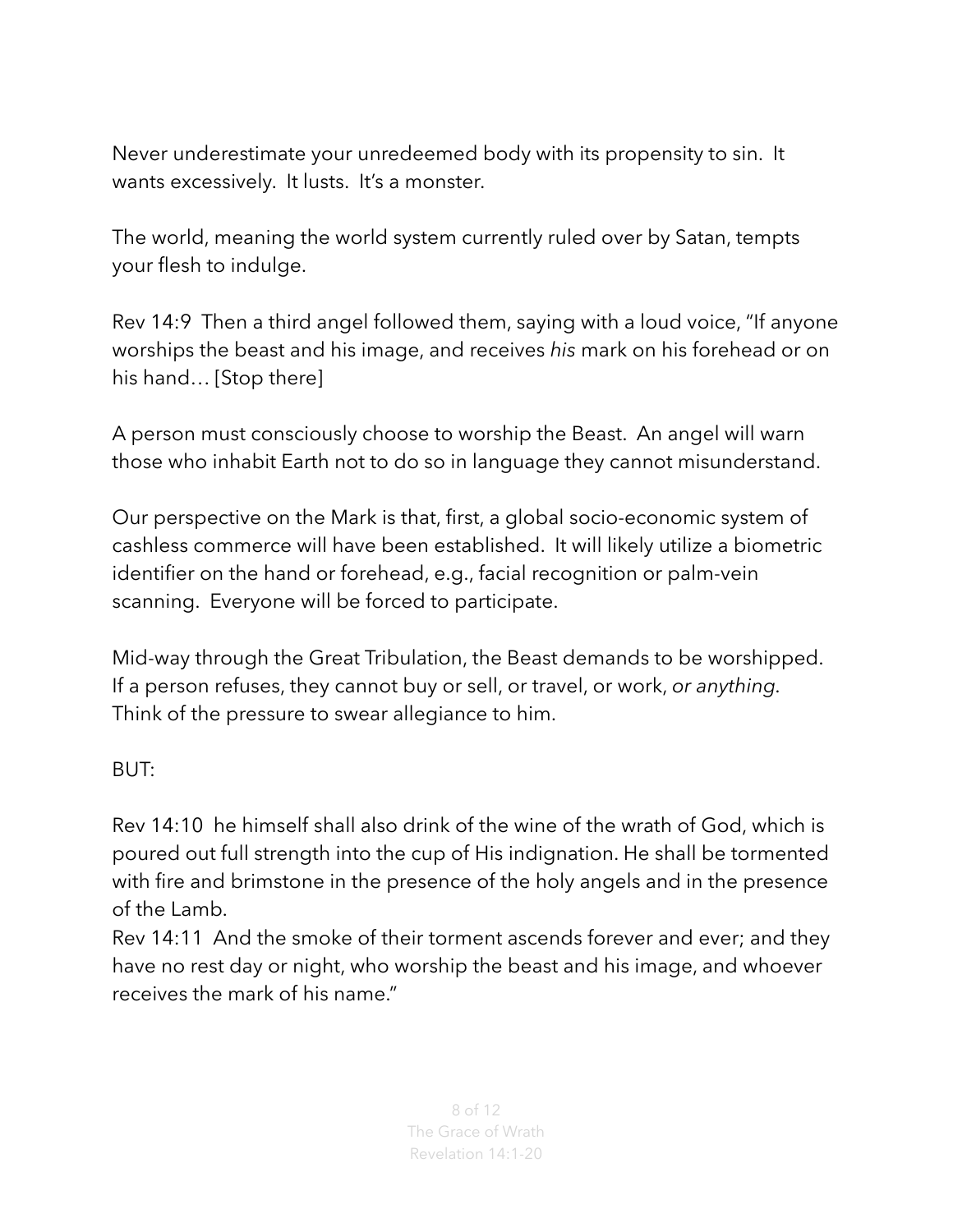Eternal conscious torment in the Lake of Fire awaits the Beast. He, along with the second Beast who assists him, are the first residents of Hell, confined there at the Second Coming of Jesus.

Anyone who refuses the everlasting Gospel will eventually, eternally, join them.

Rev 14:12 Here is the patience of the saints; here *are* those who keep the commandments of God and the faith of Jesus.

Rev 14:13 Then I heard a voice from heaven saying to me, "Write: 'Blessed *are* the dead who die in the Lord from now on.' "

The "patience" of those who refuse the Mark means their willingness to endure whatever earthly consequences follow. For multitudes, it will be martyrdom. They will be "the dead who die in the Lord."

- On Earth, trouble followed them in the form of mistreatment and martyrdom.
- In Heaven, "their works follow them."

Do you ever think of death as being "blessed?" "Precious in the sight of the Lord is the death of his saints."

#### **At the end of verse thirteen, you're told the Holy Spirit speaks.** *That's huge!*

The Bible elsewhere describes Him 'speaking,' but not like this. In the Church at Antioch, He spoke to the disciples to separate and send Paul and Barnabas to go out to preach the Gospel.

We are not told how He spoke, but we are pretty sure it wasn't audibly.

### **God the Holy Spirit does speak audibly here.**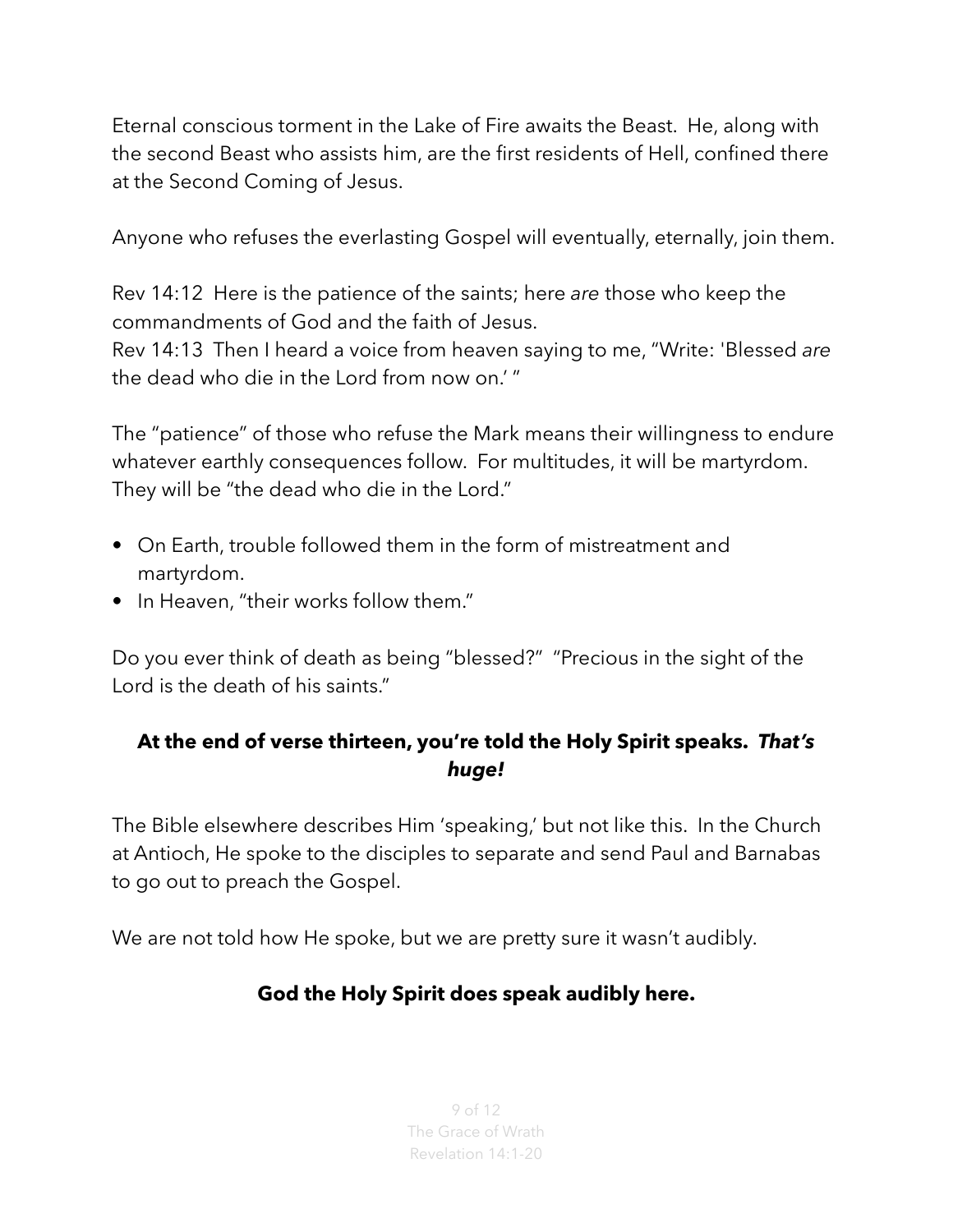His precious few words are what you'd expect Him to say as the Comforter. "Yes," says the Spirit, "that they may rest from their labors, and their works follow them."

- God the Holy Spirit says "Yes." It is more than a word of agreement. It is a reminder that everything God has said in the Bible is "Yes and Amen" (Second Corinthians 1:20). God's Word cannot fail.
- "Labors," according to *Strong's Concordance,* means *pains, troubles, weariness*. Those will give way to eternal "rest." It's as if God the Holy Spirit were singing to you, "Soon your trials will be over… We will meet in the Golden City in the New Jerusalem, All our pain and all our tears will be no more."

There are various approaches and systems of biblical counseling. Take your cue from God the Holy Spirit.

# **Godly counsel, resulting in genuine comfort, should never fail to direct the heart to the believer's homecoming.**

Rev 14:14 Then I looked, and behold, a white cloud, and on the cloud sat *One* like the Son of Man, having on His head a golden crown, and in His hand a sharp sickle.

Rev 14:15 And another angel came out of the temple, crying with a loud voice to Him who sat on the cloud, "Thrust in Your sickle and reap, for the time has come for You to reap, for the harvest of the earth is ripe."

Rev 14:16 So He who sat on the cloud thrust in His sickle on the earth, and the earth was reaped.

Jesus said of Himself that the Son of Man will be seen coming upon the clouds of Heaven (Matthew 24:30). He said that He would send His angels to gather the elect (Matthew 24:31).

Jesus and His holy angels are depicted as reapers coming to harvest souls with their sickles in hand.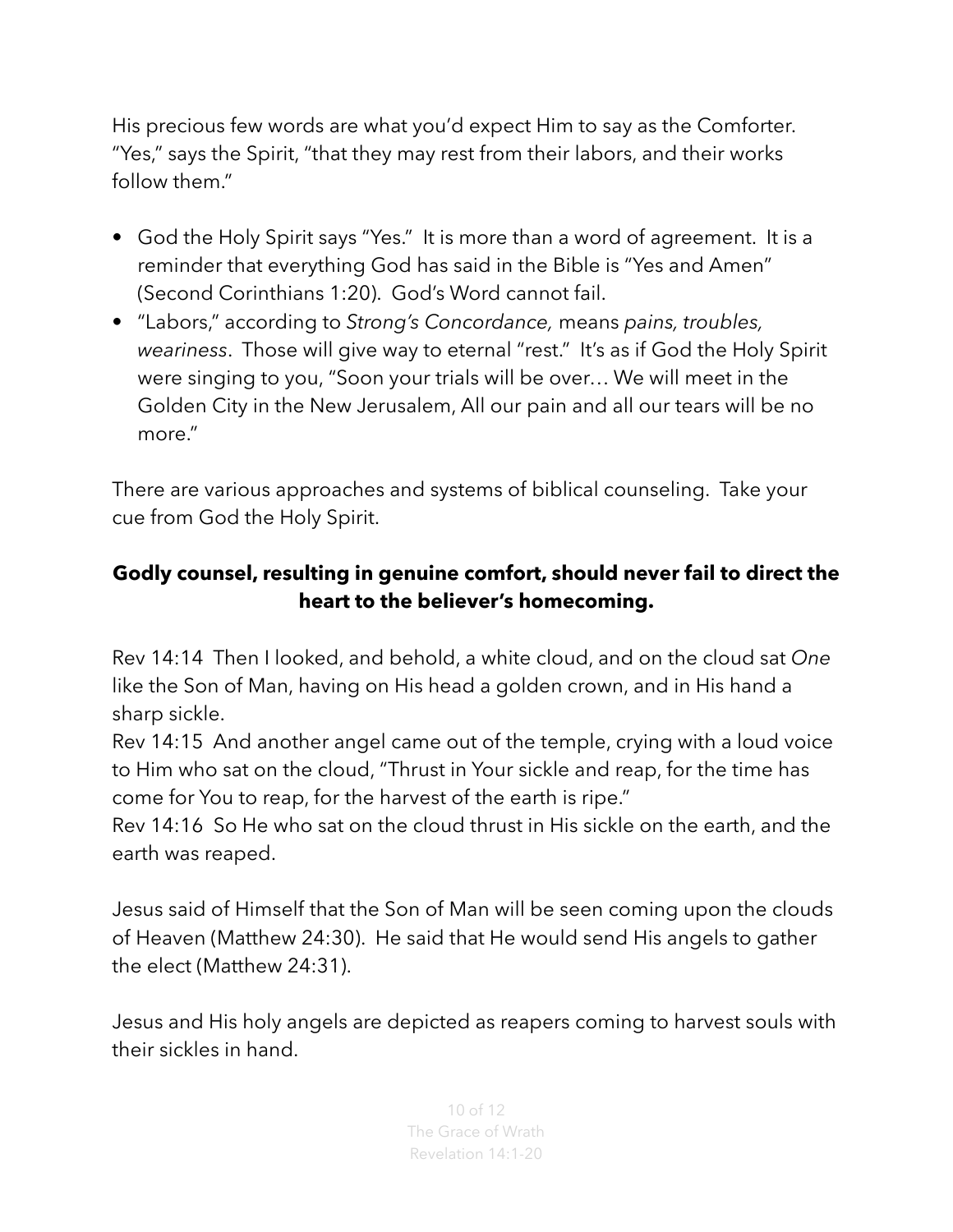The harvest is first compared to a crop of *grain* and then to a crop of *grapes*. Each focuses on a particular aspect of the final harvest of judgment at the Second Coming:

- The harvest of grain illustrates the separating of believers from nonbelievers.
- The harvest of grapes illustrates the crushing of the armies gathered against the Lord in the Valley of Megiddo (Revelation 19:19).

Rev 14:17 Then another angel came out of the temple which is in heaven, he also having a sharp sickle.

Rev 14:18 And another angel came out from the altar, who had power over fire, and he cried with a loud cry to him who had the sharp sickle, saying, "Thrust in your sharp sickle and gather the clusters of the vine of the earth, for her grapes are fully ripe."

Rev 14:19 So the angel thrust his sickle into the earth and gathered the vine of the earth, and threw *it* into the great winepress of the wrath of God.

Rev 14:20 And the winepress was trampled outside the city, and blood came out of the winepress, up to the horses' bridles, for one thousand six hundred furlongs.

Seven mentions of sickles. Wielded by the mythical Grim Reaper, death personified, the reaper sickle is the iconic representation of death.

Not the Grim Reaper, but angels will assist Jesus by gathering the human race and by separating believers from nonbelievers.

#### **More cowbell or not, nonbelievers should Fear the Reaper.**

The "blood" of verse twenty describes the Battle of Armageddon at the Lord's Second Coming. It won't be much of a battle. As Thor said to Bruce Banner of his contest with the Hulk, "I won, easily."

The harvest is overripe. Throughout history, extending into the Great Tribulation, God is patient, striving with sinners, seeking them to save them.